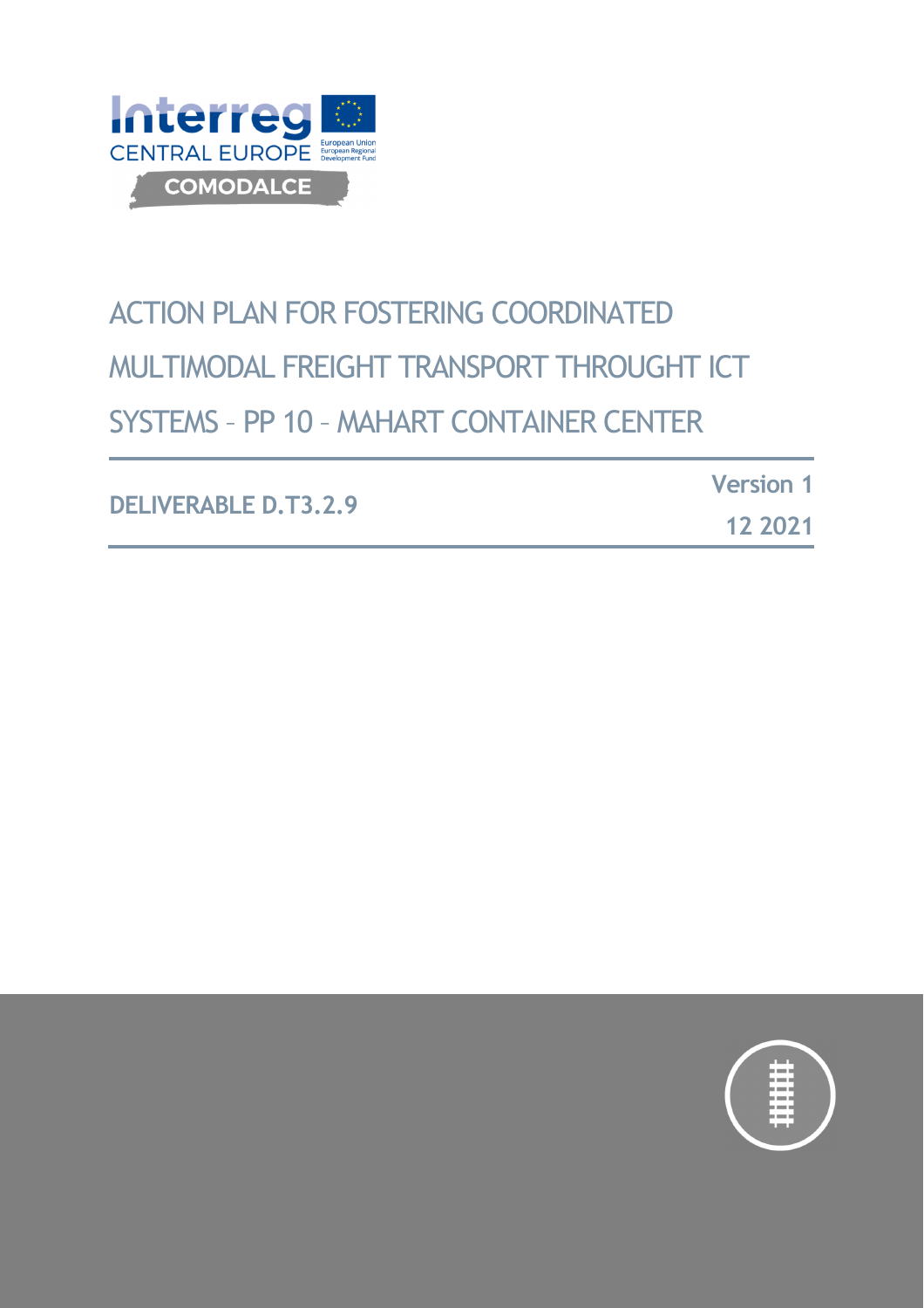



# **Table of contents**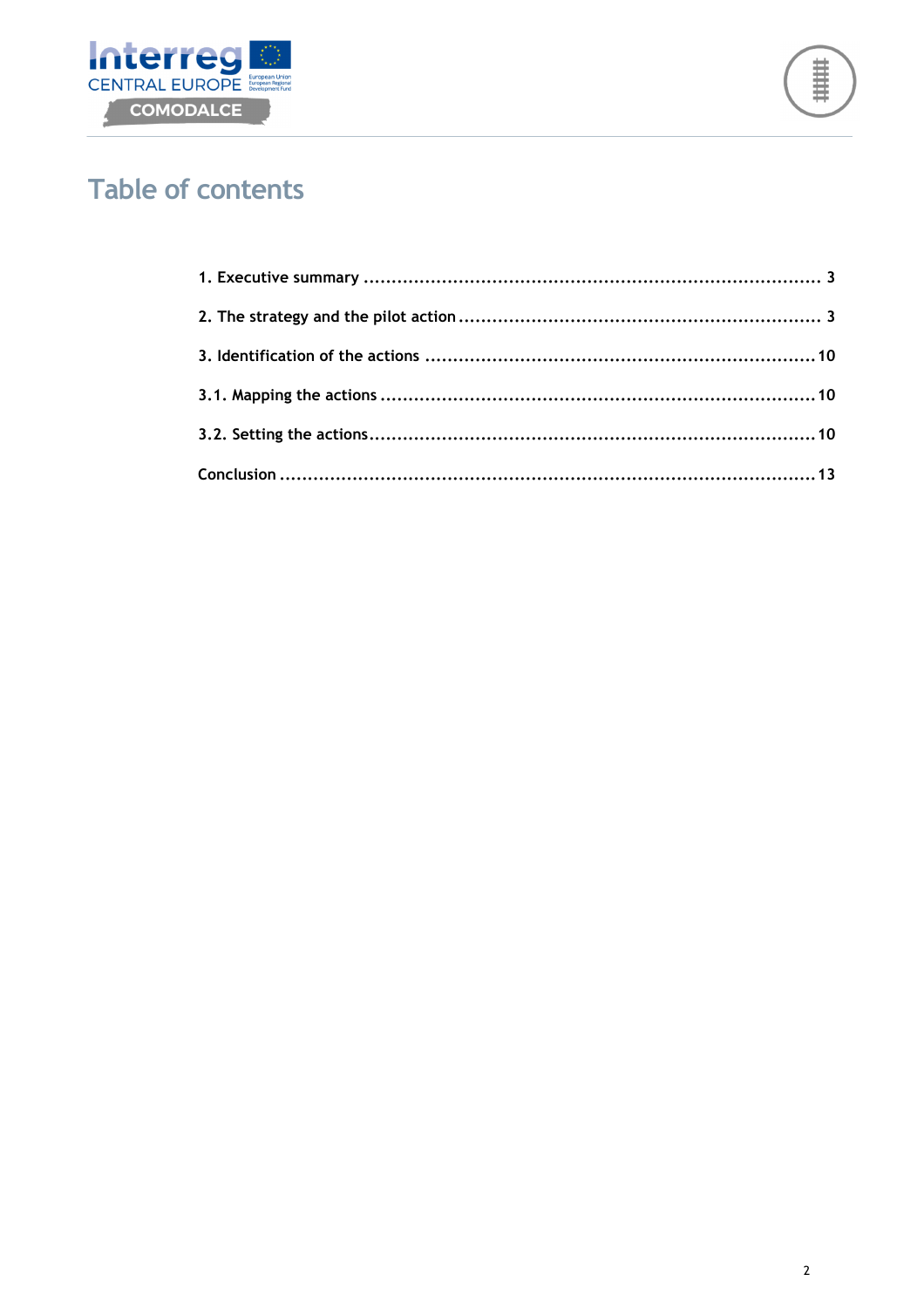

# **1. Executive summary**

Mahart Container Center is a trimodal terminal located in Budapest. The terminal connects rail, road and river (barge) transport, able to handle any kind of unaccompanied intermodal means of transport, like containers (ISO containers, tank containers, 45' pallet wide containers), semi-trailers and swap bodies.

The whole Hungarian volumes are basically served by three big terminals in Budapest, 92,5% of the Hungarian export/import volumes are served from Budapest. Due to the locations, the extensive capacity growth of the terminals is limited, therefore further capacity increase must come mainly from efficiency. For example shortening trains' turn time would allow more trains to be handled at the terminals. Turn time can be shortened by better handling processes as well as shortening the trains' administration time.

Therefore, MCC identified the need of fasten and automize some administrative processes that were done by manpower, manually. With automated data process the administration work can be shortened and can be done with less mistakes, so the trains' turn time is faster and terminal capacities increase.

The two identifies areas of the development were the TOS sofware and it's communication with the other stakeholders of the intermodal transport chain. The selected partner for development of EDI standardized communication tool was Port of Trieste with whom the EDI connection was developed and standardized.

The other pilot action is a scanning system for identification of arriving wagons and containers, a system that can scan wagon numbers and container numbers and check them with the expected numbers, so that the trains' turn time is increased.

These pilot actions are fully alligned with the strategic aim of project COMODALCE, "Enhancing COordination on multiMODAL freight transport in CE", as both projects increase the possibility of further development of intermodal transport to and from Hungary, Budapest.

Both pilot actions were developed within the given time frame, during WP2 till June 2020, both developments are fully operational and granting the expected benefit of increase capacity with process improvements through ICT.

During WPT3 the main aim is to make it possible to utilise the developments at wider scope with different stakeholders, therefore we are startin projects of EDI connection with other players in the intermodal supply chain.

# **2. The strategy and the pilot action**

The COMODALCE Pilot Actions developed by MCC have the challenge of increasing capacity utilisation of intermodal terminals around Budapest through two Pilot Actions.

The first Pilot Action is the upgrade of the MCC IT Platform as to enable:

- one-to-one data exchange with the Port of Trieste on inbound/outbound trains with electronic data interchange (connected with the Port of Trieste Pilot Action)

- agreement on data specification and format
- process development to upload received data in the terminal system
- standardization of the platform, making the communication available to other parties
- connection of the platform with the invoicing system
- development of an IT interchange platform and application to communicate with mobile equipment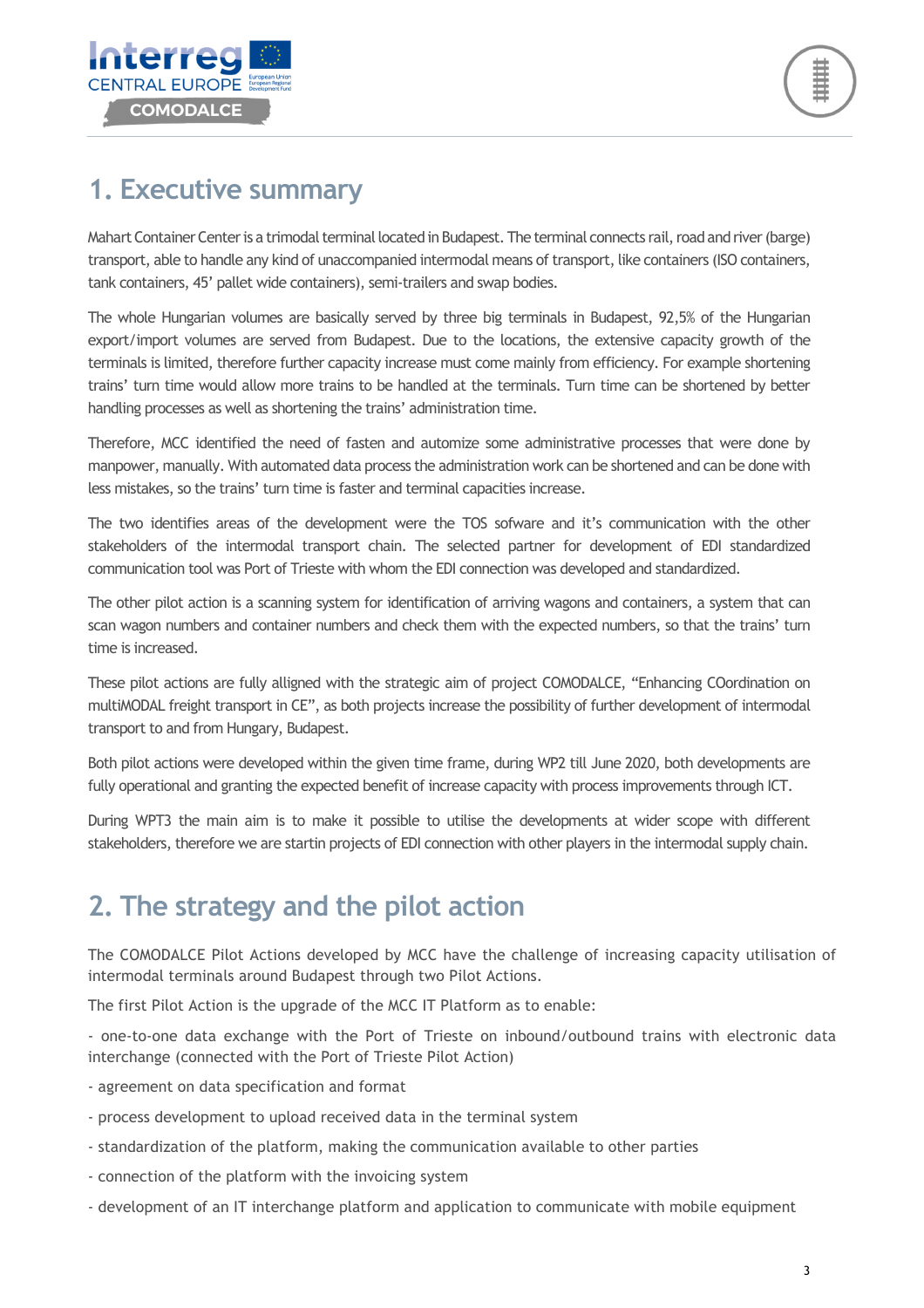

The second Pilot Action is the installation of the OCR Gate character identification and the implementation of automated data process in the MCC Terminal. In this way the system can:

- scan and identify inbound container numbers, wagon numbers and IMDG labels, IMO numbers
- compare data with the data previously registered in the system by EDI
- process the identified data into terminal system
- alert in case of discrepancies

- avoid manual work that is needed only in case of the data in the system does not correspond to the data scanned

Due to expensive and difficult infrastructure investments, the capacity will be increased through new solutions, such as reduce train turn time with process automation, a quicker administration and less manual work in character identification and data processing.

Therefore, the intermodal traffic in the region can be fostered by ICT development.

The "Strategy for fostering coordinated multimodal freight transport through ICT systems - RRT of Mahart" (D.T1.3.9) set a course for fostering intermodal transport through ICT solutions, in pilot action with upgrading IT platform we learnt that with better and faster communication and automated data processing, we can shorten administration time of the arriving trains, with less manual intervention and better data accuracy. With the pilot action of OCR gate, we learnt that with preliminary data input and automatic scanning and identification of data the train receipt is much faster and data process is automated.

The railway OCR gate is the first one to be used in Hungary, so it can be considered as an experimental project.

One of the most important objectives of the strategy elaborated by MCC is to work with paperless administration, automated data transfer, involving as low manual work as possible, optimizing capacities with helping hand of digitalization and data transfer, software, adopting manual intervention into the ICT only when there is a mismatch between data compared, in order to avoid potential human error.

Having set a medium and long-term vision investing in ICT for automatic data transfer wherever possible will ensure for the concerned territory and target groups enhanced efficiency and competitiveness.

The whole intermodal industry will benefit, who were selected as stakeholders, such as railway companies, operators, forwarders and shipping line. Benefit is partly the increased capacity, partly the quicker service time.

The new projects developed by MCC will be the basis for spreading out the best practices to other business areas. Pilot Action no II. already involves all trains that arrive into the terminal via the transit gate, while Pilot Action no.I. was developed in a way, that the standardized data exchange can easily be rolled out to other rail projects.

The communication tool, the CH30 file is standardized, the specification is elaborated, so this standardized format can be used by other operators and destinations.

Mainly the railway companies and the operators can benefit from this project, as they can receive EDI messages automatically, instead of sending files and manually input the data.

The results gained from the strategy itself and from the further pilot actions are durable and transferable to other projects and contexts. Indeed, innovations in the ICT field go far beyond the Programme Area.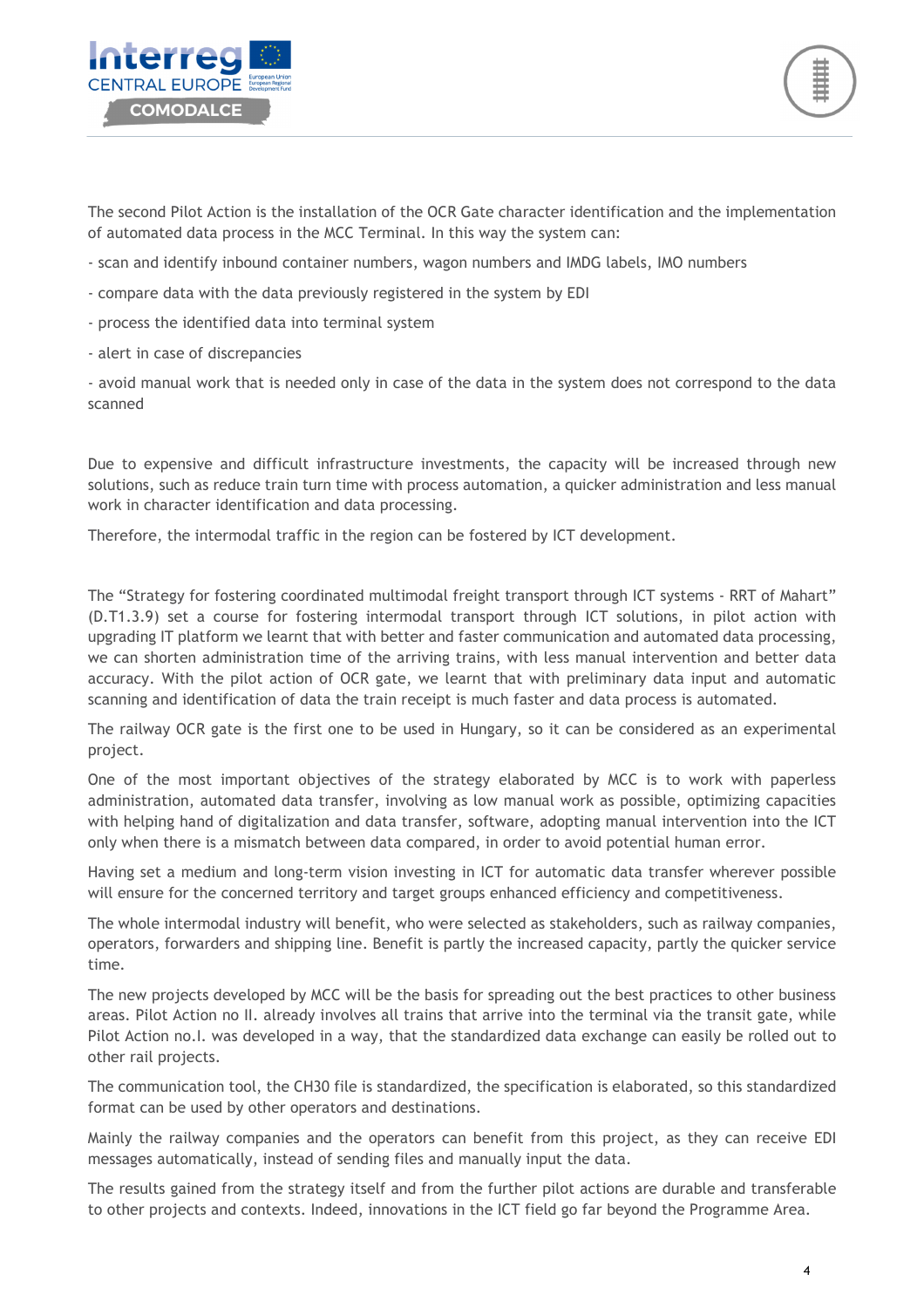

Medium term goals (5 years):

- 1. Goal no. 1: **MCC will use OCR gate for automatically identify characters and upload them to TOS to compare with data received electronically**
- 2. Goal no. 2: **MCC will develop electronic data exchange with Port of Trieste, as a pilot. The communication file will be standardized to involve more partners in the EDI communication.**

Long term goals (10 years):

- 1. Goal no. 4: **MCC will introduce paperless administration**
- 2. Goal no. 5: MCC will exchange data with all partners without manual intervention, using standardized EDI (Electronic Data Interchange) files that are automatically uploaded and downloaded from and to TOS.

### **Medium Term Goal no.1.**

**MCC will use OCR gate for automatically identify characters and upload them to TOS to compare with data received electronically** 

| <b>Perspectives</b>                        | Goal                                                                                                                                                                                                                                                                                              | <b>Measurement</b>                                                                                                                    |
|--------------------------------------------|---------------------------------------------------------------------------------------------------------------------------------------------------------------------------------------------------------------------------------------------------------------------------------------------------|---------------------------------------------------------------------------------------------------------------------------------------|
| 1. Environmental and<br>safety perspective | Terminal workers must go to receive<br>the train only in case digits cannot be<br>read or there is a data mismatch, no<br>need to print expected container and<br>wagon numbers on paper.<br>This means less papers used and more<br>safe work as workers must go less at<br>the rails and wagons | paper used by MCC per<br>trains unloaded (number of<br>paper packs bought a year /<br>trains entered the terminal)<br>accident rate   |
| 2. Internal processes<br>perspectives      | All trains can enter under the OCR<br>gate, data of all trains must be<br>obtained before train's arrival and put<br>into the system.<br>ICT will compare the data and manual<br>input needed at data error only.                                                                                 | number of arriving trains per<br>administration personnel<br>number of manual<br>correction needed on data<br>read by OCR gate        |
| 3. Innovation and<br>growth perspective    | The OCR gate itself is the innovation<br>as this is not used in any other<br>terminals in Hungary.<br>With use of OCR gate and data<br>identification the available capacity<br>can be better utilised, providing<br>further capacities for growth.                                               | number of trains entering<br>terminal below the OCR<br>gate<br>Number of trains and<br>containers handled by the<br>terminal annually |
| 4. Customer / Partner<br>perspective       | Customers / Partners will get more<br>precise data and will be able to bring<br>more trains and containers to the<br>terminal                                                                                                                                                                     | number of arrival /<br>departure notifications<br>without error<br>number of trains and<br>containers handled by MCC                  |
| 5. Financial                               | OCR gate will be financed by MCC<br>while software development and                                                                                                                                                                                                                                | financing ratio (Comodalce<br>vs own financing)                                                                                       |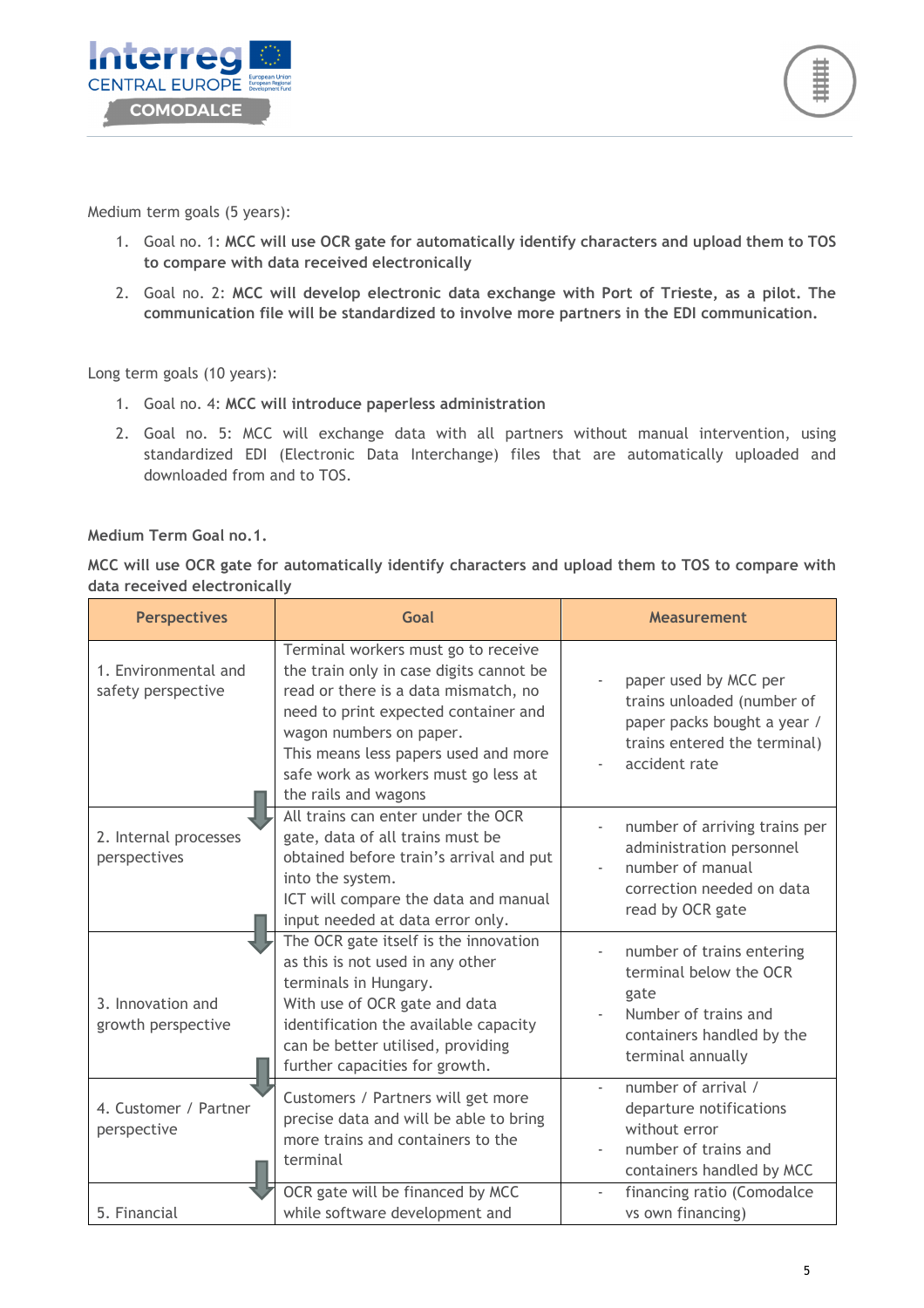



| perspective                                                                                            | installation will be financed party<br>through Comodalce funds | finance need after finishing<br>Comodalce project<br>(between years 2-5) |
|--------------------------------------------------------------------------------------------------------|----------------------------------------------------------------|--------------------------------------------------------------------------|
| <b>VISION:</b>                                                                                         |                                                                |                                                                          |
| Mahart Container Center will work with paperless administration, automated data transfer, involving as |                                                                |                                                                          |
| low manual work as possible. The manual intervention into the ICT will be necessary when there is a    |                                                                |                                                                          |
| mismatch between data compared.                                                                        |                                                                |                                                                          |

**Medium Term Goal no.2.** 

**MCC will develop electronic data exchange with Port of Trieste, as a pilot. The communication file will be standardized to involve more partners in the EDI communication.** 

| <b>Perspectives</b>                        | Goal                                                                                                                                                                      | <b>Measurement</b>                                                                       |
|--------------------------------------------|---------------------------------------------------------------------------------------------------------------------------------------------------------------------------|------------------------------------------------------------------------------------------|
| 1. Environmental and<br>safety perspective | No need to print received train list<br>and input manually.<br>More containers arrive by train.                                                                           | printing papers bought by<br><b>MCC</b> annually                                         |
| 2. Internal processes<br>perspectives      | Administrators must check<br>correctness of the data, instead of<br>manual input                                                                                          | number of trains processed<br>by number of admin.<br>employees                           |
| 3. Innovation and<br>growth perspective    | The automated data exchange and<br>process will be further used by more<br>partners                                                                                       | number of train data<br>processed through the<br>standardized EDI file                   |
| 4. Customer / Partner<br>perspective       | Data correctness to customer will<br>improve, reaching better customer<br>satisfaction.<br>Partners involved will also have more<br>efficiency with avoiding manual input | number of customers<br>complaints per train<br>number of partners using EDI<br>interface |
| 5. Financial<br>perspective                | Pilot communication method and<br>development of TOS will be financed<br>through Comodalce, further<br>customers' involvement will be<br>financed by MCC                  | financing ratio (Comodalce<br>vs. own funds)<br>cost of new partners'<br>involvement     |
| <b>VISION:</b>                             |                                                                                                                                                                           |                                                                                          |

Mahart Container Center will work with paperless administration, automated data transfer, involving as low manual work as possible. The manual intervention into the ICT will be necessary when there is a mismatch between data compared.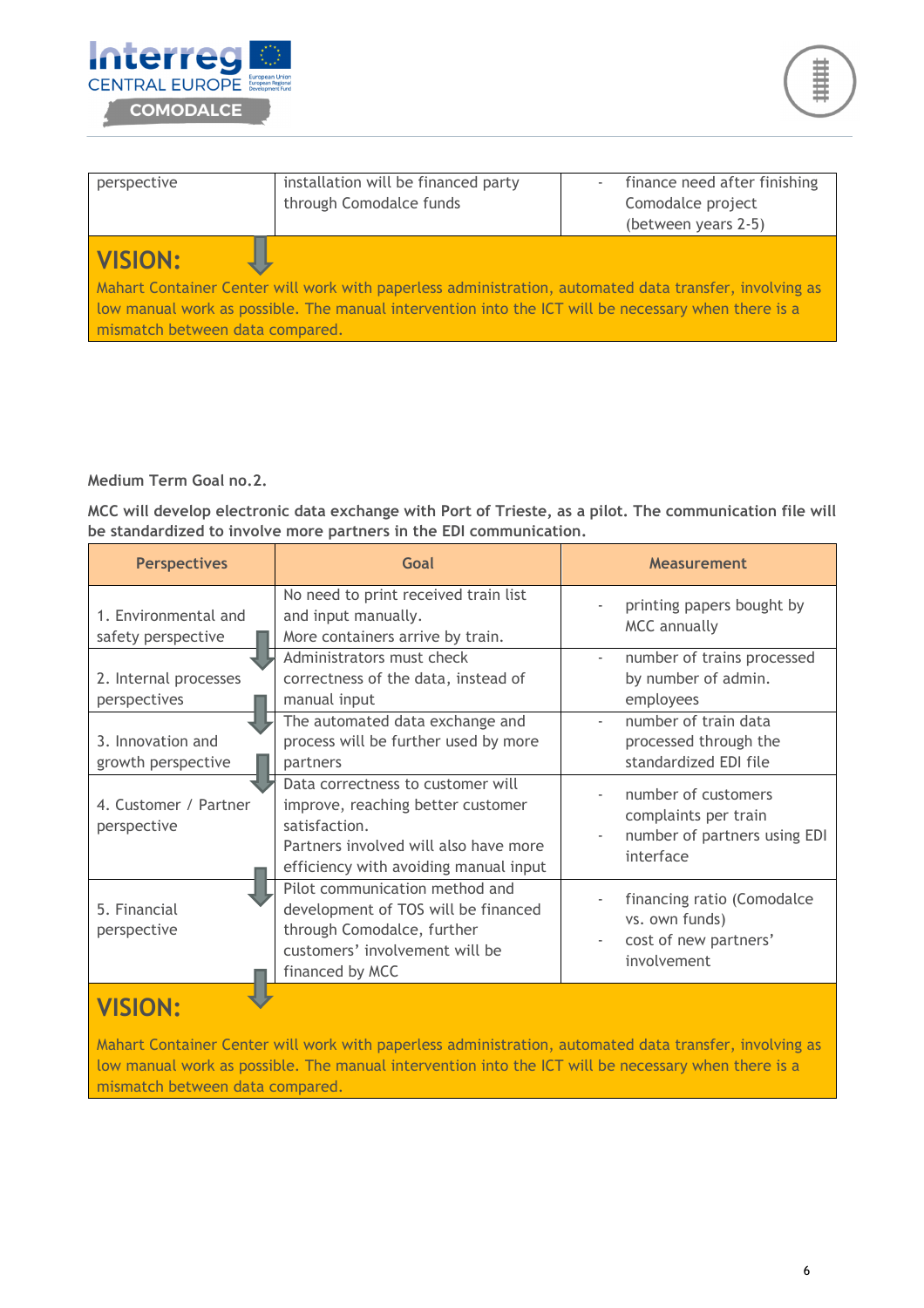



### **Long Term Goal no.1.**

#### **MCC will introduce paperless administration**

| <b>Perspectives</b>                                                                                                                                                                                                                                                | Goal                                                                                                                                                                                                                                                                            | Measurement                                                                                                                                                                                              |
|--------------------------------------------------------------------------------------------------------------------------------------------------------------------------------------------------------------------------------------------------------------------|---------------------------------------------------------------------------------------------------------------------------------------------------------------------------------------------------------------------------------------------------------------------------------|----------------------------------------------------------------------------------------------------------------------------------------------------------------------------------------------------------|
| 1. Environmental and<br>safety perspective                                                                                                                                                                                                                         | Much less papers used for<br>administration, will protect<br>environment<br>New role of administrative staff:                                                                                                                                                                   | printing paper bought by<br>MCC a year vs. number of<br>trains handled<br>number of trains handled                                                                                                       |
| 2. Internal processes<br>perspectives                                                                                                                                                                                                                              | instead of data processing, checking<br>data and improve processes                                                                                                                                                                                                              | annually vs number of<br>administrative staff                                                                                                                                                            |
| 3. Innovation and<br>growth perspective<br>4. Customer / Partner<br>perspective                                                                                                                                                                                    | With more reliable data, more and<br>more partners involved in automated<br>data process, ending with all partners<br>involved and no papers used.<br>Partners, customers also need to<br>automate processes, that means more<br>efficient administration at their side<br>too. | number of partners,<br>customers using EDI files and<br>no manual involvement in<br>data exchange<br>number of partners using EDI<br>data punctuality<br>improvement: number of<br>customers' complaints |
| 5. Financial<br>perspective                                                                                                                                                                                                                                        | Roll-out of the pilot project will be<br>financed by MCC                                                                                                                                                                                                                        | amount of financing needed<br>by partner roll-out                                                                                                                                                        |
| <b>VISION:</b><br>Mahart Container Center will work with paperless administration, automated data transfer, involving as<br>low manual work as possible. The manual intervention into the ICT will be necessary when there is a<br>mismatch between data compared. |                                                                                                                                                                                                                                                                                 |                                                                                                                                                                                                          |

### **Long Term Goal no.2.**

**MCC will exchange data with all partners without manual intervention, using standardized EDI (Electronic Data Interchange) files that are automatically uploaded and downloaded from and to TOS.** 

| <b>Perspectives</b>                                                                                                                                               | Goal                                                                                                                                              | <b>Measurement</b>                                                                                                              |
|-------------------------------------------------------------------------------------------------------------------------------------------------------------------|---------------------------------------------------------------------------------------------------------------------------------------------------|---------------------------------------------------------------------------------------------------------------------------------|
| 1. Environmental and<br>safety perspective                                                                                                                        | Both at MCC and partners much less<br>papers used                                                                                                 | printing paper bought by<br>MCC and partners a year vs.<br>number of trains handled                                             |
| 2. Internal processes<br>perspectives                                                                                                                             | New role of administrative staff:<br>instead of data processing, checking<br>data and improve processes                                           | number of trains handled<br>annually vs number of<br>administrative staff                                                       |
| 3. Innovation and<br>growth perspective                                                                                                                           | MCC will be the most innovative<br>terminal in Budapest and can jointly<br>grow with the customers, handling<br>more trains and containers at MCC | number of customers at the<br>terminal<br>number of trains and<br>containers handled annually                                   |
| Partners, customers also need to<br>4. Customer / Partner<br>automate processes, that means more<br>efficient administration at their side<br>perspective<br>too. |                                                                                                                                                   | number of partners using EDI<br>$\overline{\phantom{a}}$<br>data punctuality<br>improvement: number of<br>customers' complaints |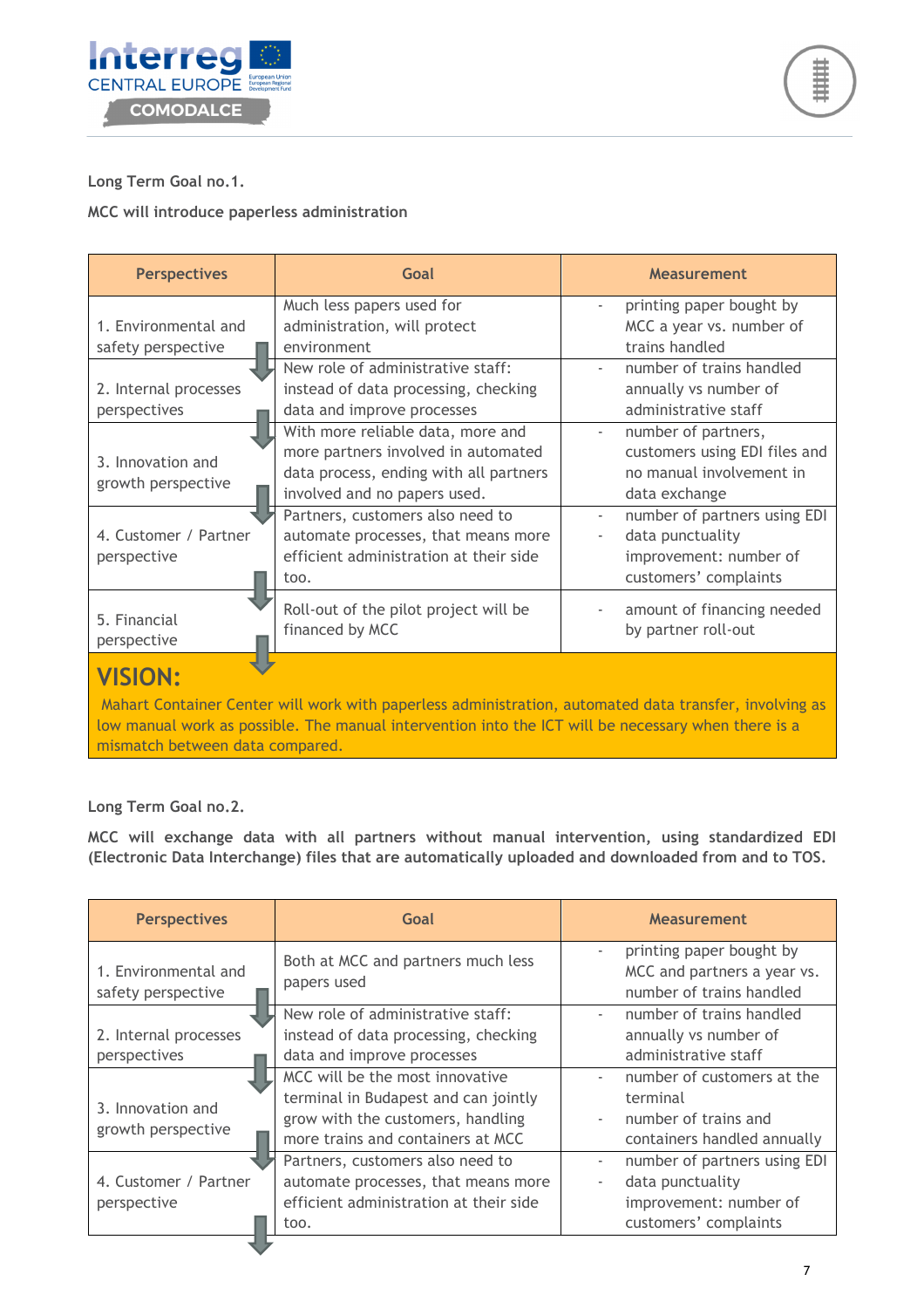



| 5. Financial<br>perspective                                                                                                                                                                                                                      | Roll-out of the pilot project will be<br>financed by MCC | amount of financing needed<br>by partner roll-out |
|--------------------------------------------------------------------------------------------------------------------------------------------------------------------------------------------------------------------------------------------------|----------------------------------------------------------|---------------------------------------------------|
| <b>VISION:</b>                                                                                                                                                                                                                                   |                                                          |                                                   |
| Mahart Container Center will work with paperless administration, automated data transfer, involving as<br>low manual work as possible. The manual intervention into the ICT will be necessary when there is a<br>mismatch between data compared. |                                                          |                                                   |

### **2.1. Wish list of ICT measures**

| <b>Wish list of ICT measures</b> |                                                                                                                                                                                   |                                                                                                                                                                                                                   |                                                                                                                |
|----------------------------------|-----------------------------------------------------------------------------------------------------------------------------------------------------------------------------------|-------------------------------------------------------------------------------------------------------------------------------------------------------------------------------------------------------------------|----------------------------------------------------------------------------------------------------------------|
| <b>Title</b>                     | <b>Short description</b>                                                                                                                                                          | Link to the strategic<br>goal                                                                                                                                                                                     | Link to the pilot action                                                                                       |
| 1.                               | Select the OCR gate<br>software, customise to the<br>local needs and implement<br>in in MCC                                                                                       | Goal no.1.: MCC will use<br><b>OCR</b><br>for<br>gate<br>automatically<br>identify<br>characters and upload<br>them to TOS to compare<br>with<br>data<br>received<br>electronically                               | This measure will be<br>tested in the pilot action,<br>as the OCR gate must<br>function during WP2.            |
| 2.                               | Develop Terminal Operation<br>System (TOS) in order to<br>receive and process data<br>received                                                                                    | Goal no.1.: MCC will use<br><b>OCR</b><br>for<br>gate<br>automatically identify<br>characters and upload<br>them to TOS to compare<br>with<br>data<br>received<br>electronically                                  | This measure will be<br>tested in the pilot action,<br>as the OCR gate must<br>function during WP2.            |
| 3.                               | Define, structure and<br>standardize communication<br>file together with Port of<br>Trieste, in order to use<br>electronic data interchange<br>and communicate data with<br>them. | Goal no.2.: MCC will<br>develop electronic data<br>exchange with Port of<br>Trieste, as a pilot. The<br>communication file will<br>standardized<br>to<br>be<br>involve more partners in<br>the EDI communication. | This measure will be<br>tested in pilot action,<br>standardized<br>communication file<br>available during WP2. |
| 4.                               | Develop Terminal Operation<br>System (TOS) in order to<br>receive and process data<br>received                                                                                    | Goal no.2.: MCC will<br>develop electronic data<br>exchange with Port of<br>Trieste, as a pilot. The<br>communication file will<br>be standardized to<br>involve more partners in<br>the EDI communication.       | This measure will be<br>tested in pilot action,<br>data upload and download<br>must be availableduring<br>WP2. |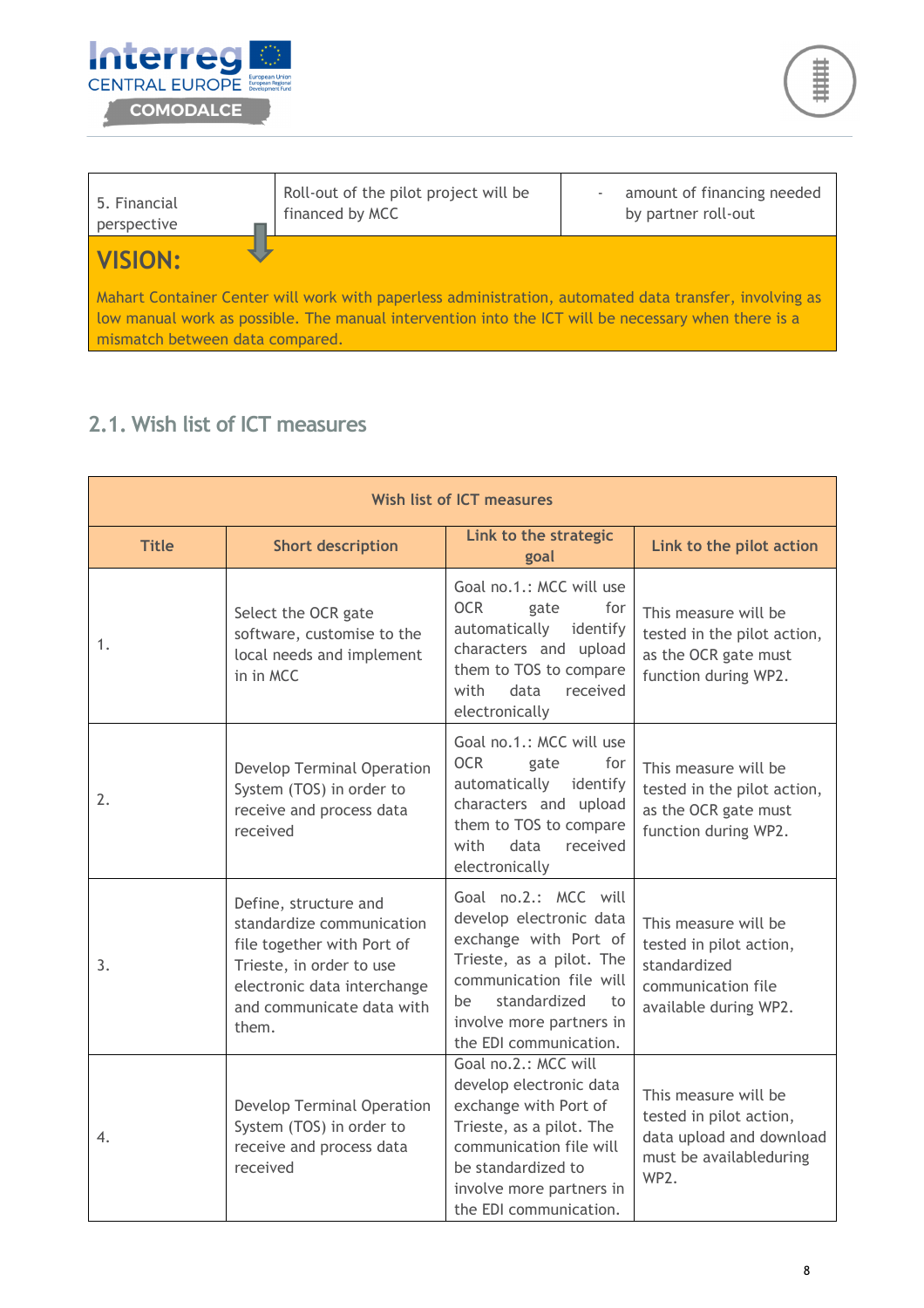

Two Pilot Actions were defined, the first two answers the identified weaknesses and needs, while we are committed to expand the pilot actions to be accessible to all stakeholders of the intermodal chain in order to get closed to our strategic goal of paperless processes and automated data exchange.

Pilot Action No. I:

### UPGRADE IT PLATFORM

MAHART Container Center Pilot Action in Comodalce project is upgrading its IT Platform as to enable oneto-one data exchange with the Port of Trieste on inbound/outbound trains, to reduce entry/exit time

- Develop IT platform for electronic data interchange
- Agree on data specification and format
- Develop process to upload received data in the terminal system

The Pilot Action was implemented and completed, now the trains between Port of Trieste and Mahart Container Center are going with pre-announced data of all details of the packing list, enabling automated electronic data exchange before trains' arrival at destination, so data is uploaded into TOS system and MCC does not have to put all data manually in the system. In the same way during export trains the data is downloaded from the system and sent to Port of Trieste in a standardized format, enabling Trieste port to process data automatically.

#### Pilot Action No.II.:

### GATE SCANNING AND DATA IDENTIFICATION

Mahart Container Center Pilot Action in Comodalce project is implementing a scanning system which can

- Scan and identify inbound container numbers
- Scan and identify inbound wagon numbers
- Scan and identify inbound IMDG labels, IMO numbers
- Compare data with the data previously registered in the system by EDI
- Alert in case of discrepancies
- Manual work is needed only in case of the data in the system does not correspond to the data scanned

The OCR Gate is ready and functioning, all trains that go below the gate are scanned, data of the containers and wagons are identified and compared with the data that are uploaded before train's arrival (if any). The receipt of the trains is quicker and less manual, in this was the trains' turnover time was reduced and throughput capacity of the terminal increase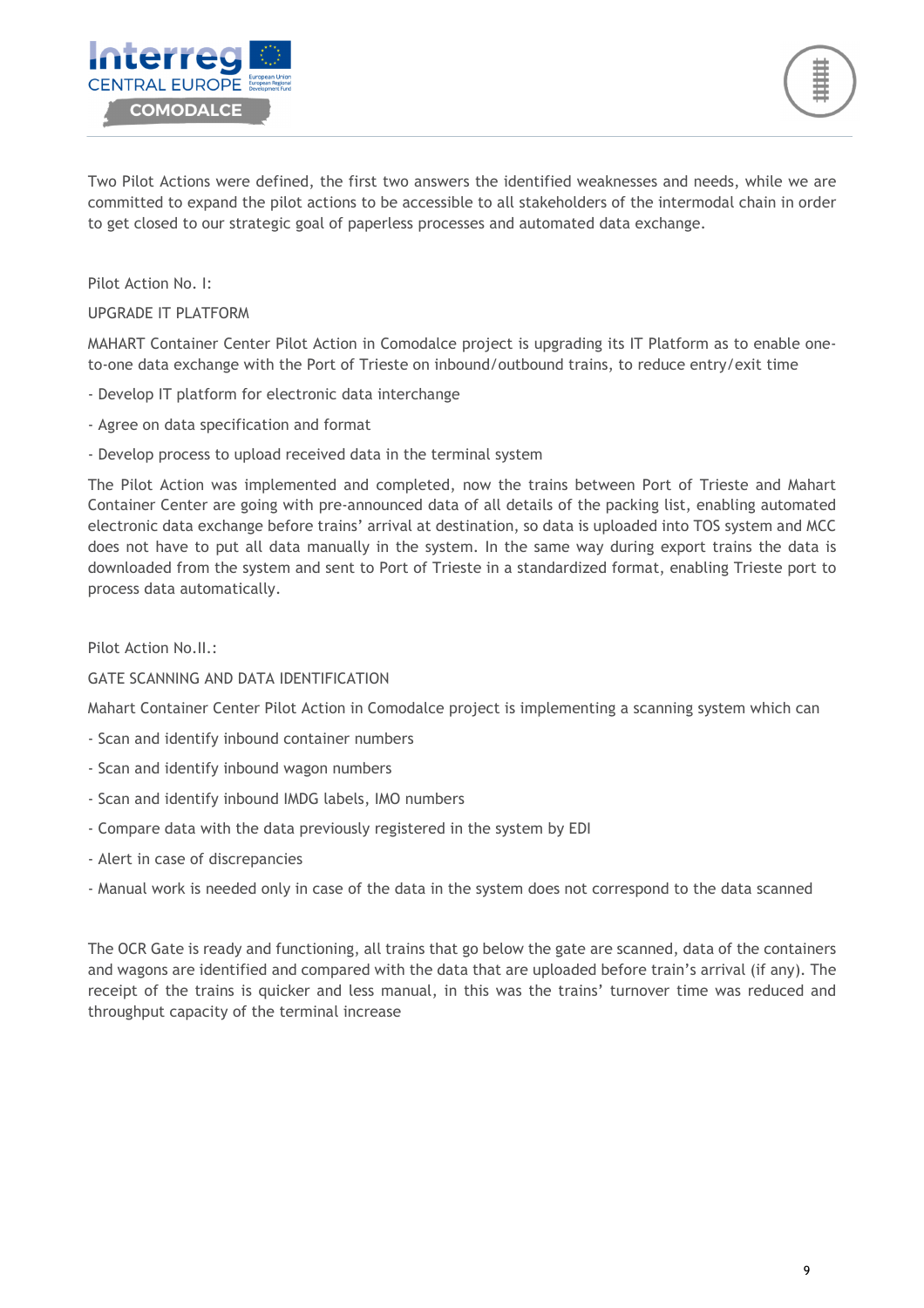



# **3. Identification of the actions**

### **3.1. Mapping the actions**

| <b>ACTION/MEASURE</b>                                                                                                                                                          | <b>ESTIMATED COST</b> | <b>TIME HORIZON</b> |
|--------------------------------------------------------------------------------------------------------------------------------------------------------------------------------|-----------------------|---------------------|
| Develop Terminal Operation System<br>(TOS) in order to receive and process<br>data received                                                                                    | 200,000 euros         | 2025                |
| Define, structure and standardize<br>communication file together with<br>Port of Trieste, in order to use<br>electronic data interchange<br>and<br>communicate data with them. | 20,000 euros          | 2025                |
| Select and maintain the OCR gate<br>software, customise to the local<br>needs and implement in in MCC                                                                          | 25,000 euros          | 2030                |

### **3.2. Setting the actions**

| Action no. 1: Develop Terminal Operation System (TOS) in order to receive and process data                                                                                                        |                                                                                                                                                                                                |
|---------------------------------------------------------------------------------------------------------------------------------------------------------------------------------------------------|------------------------------------------------------------------------------------------------------------------------------------------------------------------------------------------------|
| received                                                                                                                                                                                          |                                                                                                                                                                                                |
| <b>Description of action/measure</b><br>Describe the action foreseen and the<br>expected results from its<br>implementation                                                                       | MCC has to further develop the ICT system in order to be<br>able to use new innovations (GPS based location control),<br>as well as more automated data process                                |
| Description of the main steps for its<br>implementation<br>List and describe in detail the main<br>steps for the implementation of the<br>action (i.e. planning phase, tender<br>procedures, etc) | Define needs for the software development, agree with the<br>developer(s), standardize and harmonise with newest ICT<br>available developments, prepare interface with the new<br>applications |
| Stakeholders involved<br>List the stakeholders involved. What<br>is their role in the action? Will they<br>be the direct beneficiaries?                                                           | Customers, Shipping Lines, Operators, Railway Companies,<br>other destination terminals (Maersk Line, MSC, Evergreen,<br>TX Logistics, GySEV, RCH, Port of Trieste                             |
| <b>Timeline</b><br>Indicate the time horizon for the<br>implementation of the action                                                                                                              | by 2025                                                                                                                                                                                        |
| Investment cost                                                                                                                                                                                   | around 200,000 Euros                                                                                                                                                                           |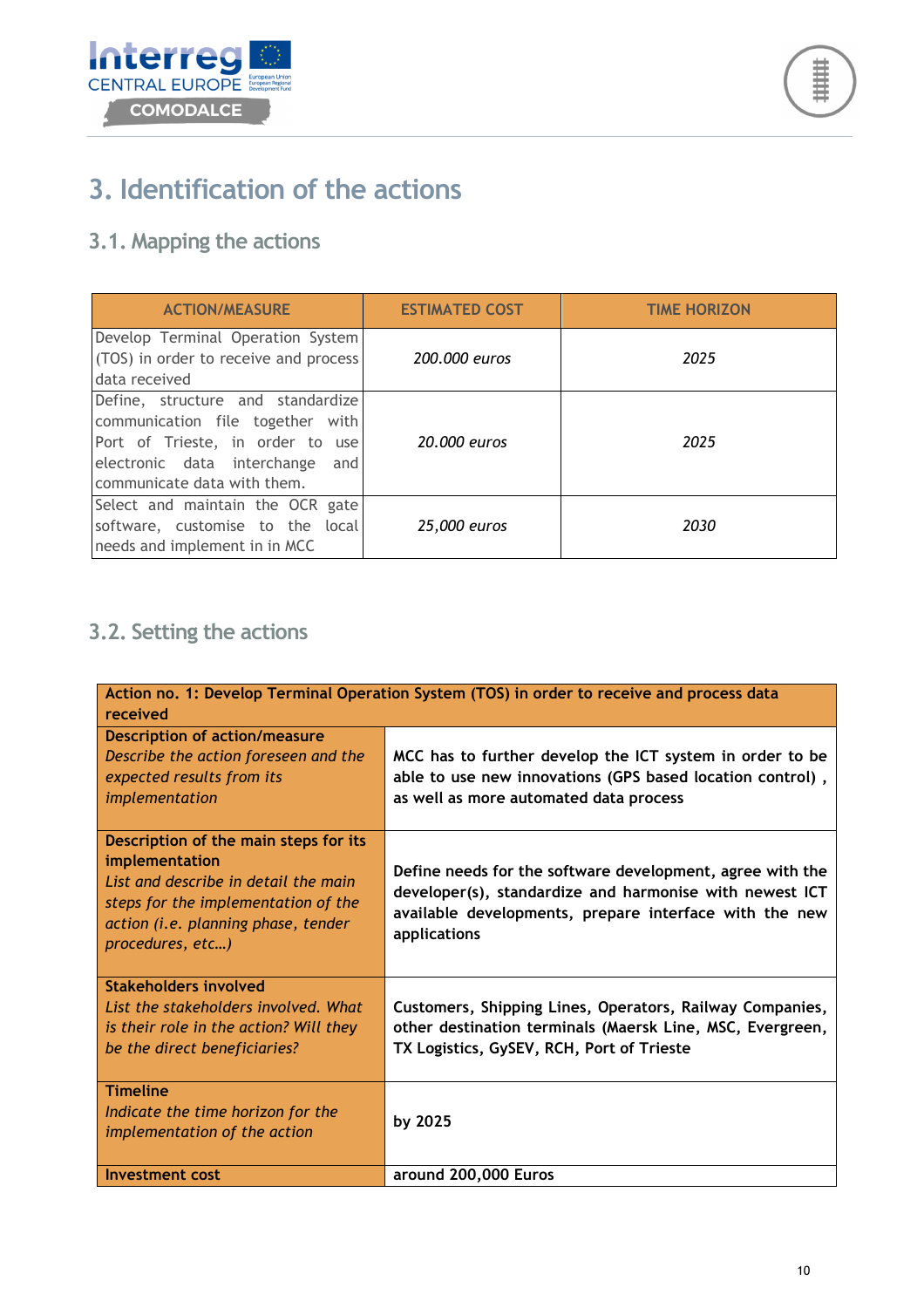



| How much will cost the<br>construction/realization of the future<br>initiative/action/technology?                                                               |                                                                                      |
|-----------------------------------------------------------------------------------------------------------------------------------------------------------------|--------------------------------------------------------------------------------------|
| Sources of financing<br>What are the sources of financing?<br>Private capital, public capital, CEF,<br>etc<br>How much is the share covered by<br>each of them? | Private capital                                                                      |
| Impact of the initiative<br>Describe the expected future<br>economic, social, environmental<br><i>impacts of this initiative</i>                                | quicker and more reliable data interchange, paperless and<br>automated communication |
| <b>KPIS</b><br>Please identify the KPI to be used for<br>measuring the action's impact                                                                          | Data error percentage, data transfer in minutes after<br>departure of a train        |

| Action no. 2: Define, structure and standardize communication file together with Port of Trieste,<br>in order to use electronic data interchange and communicate data with them.                  |                                                                                                                                                                                                                                               |
|---------------------------------------------------------------------------------------------------------------------------------------------------------------------------------------------------|-----------------------------------------------------------------------------------------------------------------------------------------------------------------------------------------------------------------------------------------------|
| <b>Description of action/measure</b><br>Describe the action foreseen and the<br>expected results from its<br>implementation                                                                       | Finish and communicate standardized format of data<br>interchange with the stakeholders                                                                                                                                                       |
| Description of the main steps for its<br>implementation<br>List and describe in detail the main<br>steps for the implementation of the<br>action (i.e. planning phase, tender<br>procedures, etc) | The framework and the Italian version of the data<br>interchange format is ready, it has to be translated to<br>German and English and publish availability to all<br>stakeholders in a standardized way.                                     |
| Stakeholders involved<br>List the stakeholders involved. What<br>is their role in the action? Will they<br>be the direct beneficiaries?                                                           | Customers, Shipping Lines, Operators, Railway Companies,<br>other destination terminals (Maersk Line, MSC, Evergreen,<br>TX Logistics, GySEV, RCH, Port of Trieste. Thea are the<br>direct beneficiaries by enabling them for EDI connections |
| <b>Timeline</b><br>Indicate the time horizon for the<br>implementation of the action                                                                                                              | 2025                                                                                                                                                                                                                                          |
| <b>Investment cost</b><br>How much will cost the<br>construction/realization of the future<br>initiative/action/technology?                                                                       | 20,000 EUR                                                                                                                                                                                                                                    |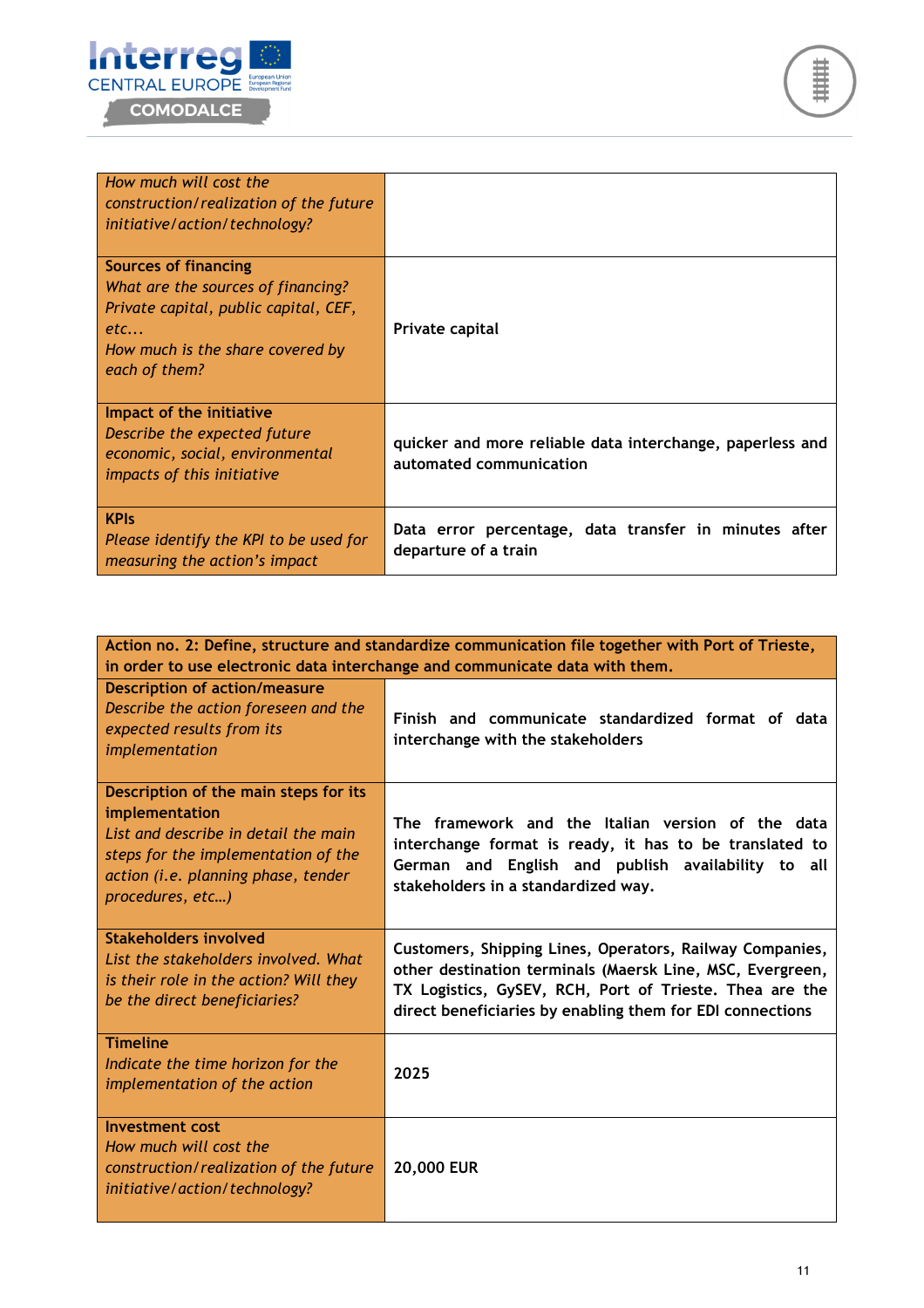



| <b>Sources of financing</b><br>What are the sources of financing?<br>Private capital, public capital, CEF,<br>etc<br>How much is the share covered by<br>each of them? | <b>Private Capital</b>                                                     |
|------------------------------------------------------------------------------------------------------------------------------------------------------------------------|----------------------------------------------------------------------------|
| Impact of the initiative<br>Describe the expected future<br>economic, social, environmental<br><i>impacts of this initiative</i>                                       | automated data exchange and process, paperless and timely<br>communication |
| <b>KPIs</b><br>Please identify the KPI to be used for<br>measuring the action's impact                                                                                 | Number of data sent out of EDI, data reliability percentage                |

| Action no. 3: Select and maintain the OCR gate software, customise to the local needs and<br>implement in in MCC                                                                                  |                                                                                                                                                                                               |
|---------------------------------------------------------------------------------------------------------------------------------------------------------------------------------------------------|-----------------------------------------------------------------------------------------------------------------------------------------------------------------------------------------------|
| <b>Description of action/measure</b><br>Describe the action foreseen and the<br>expected results from its<br>implementation                                                                       | The selected OCR software provider must maintain the<br>system, in order to keep it updated and reliable for data<br>identification.                                                          |
| Description of the main steps for its<br>implementation<br>List and describe in detail the main<br>steps for the implementation of the<br>action (i.e. planning phase, tender<br>procedures, etc) | CAMCO, who is the software provider will have an on-line<br>help-desk, as well as on-site<br>service for<br>remote<br>maintenance. They will provide updated versions for the<br>next 3 years |
| <b>Stakeholders involved</b><br>List the stakeholders involved. What<br>is their role in the action? Will they<br>be the direct beneficiaries?                                                    | Railway companies (GySEV, RCH, PKP Cargo) and railway<br>operators (TX Logistics, TO Delta, Maersk, RCO), with<br>quicker turn time the utilisation of the equipment is higher                |
| <b>Timeline</b><br>Indicate the time horizon for the<br>implementation of the action                                                                                                              | 2030                                                                                                                                                                                          |
| <b>Investment</b> cost<br>How much will cost the<br>construction/realization of the future<br>initiative/action/technology?                                                                       | 25,000 EUR                                                                                                                                                                                    |
| <b>Sources of financing</b>                                                                                                                                                                       | Private capital                                                                                                                                                                               |